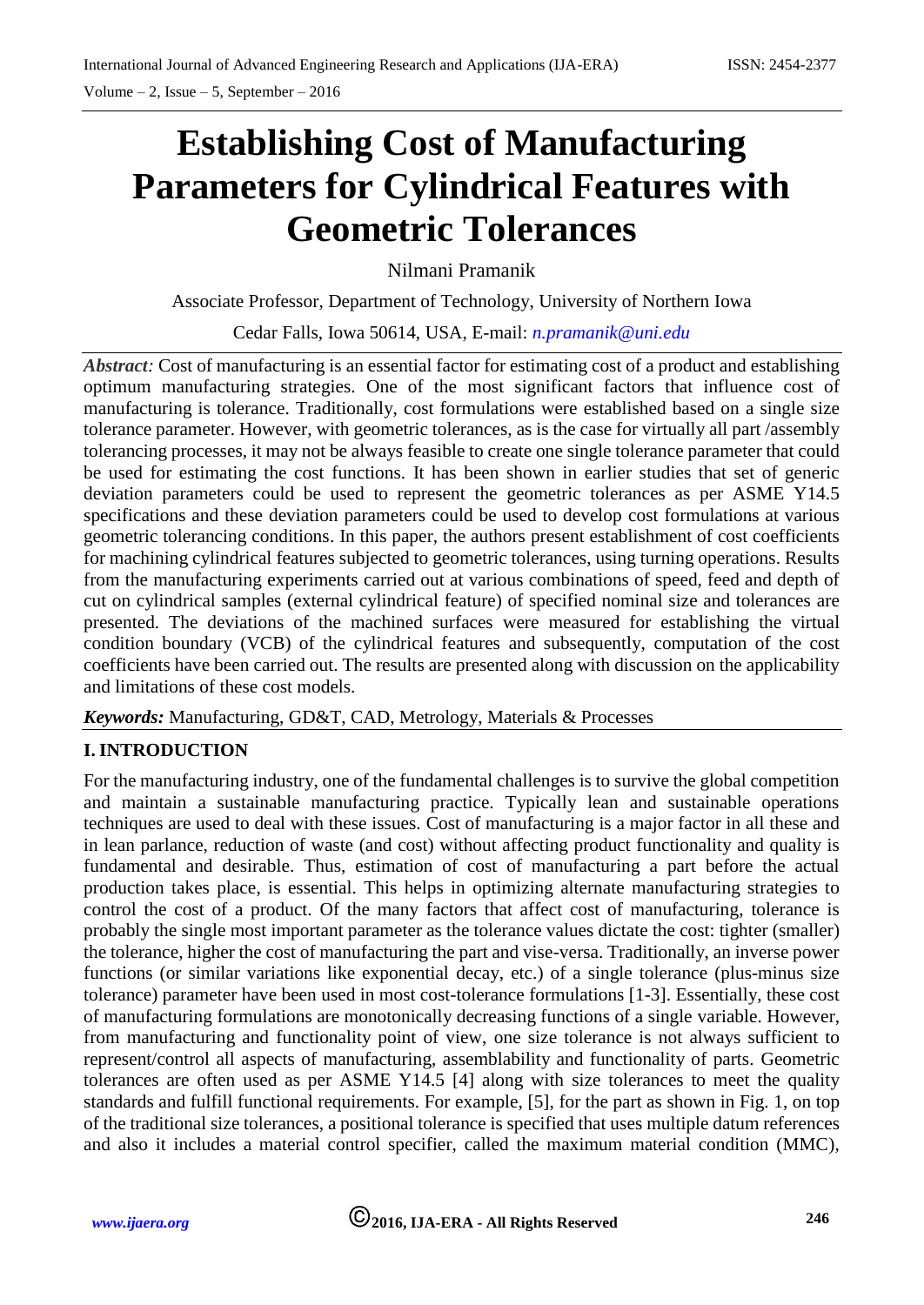indicated by the symbol **m**, that allows one to produce the part with additional bonus tolerances (reduced cost of manufacturing).



Figure 1. Geometric tolerance specified on a cylindrical feature [5]

In cases like this, it is very difficult (in most cases impossible / impractical) to establish a single representative tolerance parameter that can be used for estimating cost of manufacturing.

In order to take the prescribed tolerance conditions into account for cost estimates, one needs to establish a virtual condition boundary (VCB) within which the actual mating envelope (AME) of the cylindrical surface should remain. The above example is a relatively simple case of a single part with one geometric tolerance; even then, establishing an explicit single tolerance parameter that could correctly represent the behavior of the cylindrical feature is difficult. We need a more generic cost formulation that could take into account possible variation vis-à-vis the geometric tolerances. Unfortunately, there is no such universal formulation available and in order to circumvent these difficulties, the cost functions have to be extended from the one-dimensional tolerance domain to a generalized deviation domain so that the total effect of geometric tolerances prescribed for all features of a part could be taken into account, as has been shown in [6 - 8].

In this paper, the authors present results from machining experiments that were conducted to establish cost parameters for the deviation-based cost of manufacturing formulations for cylindrical features for turning operations at various combination of speed, feed and depth of cut. After the machining operations were carried out, the surface deviations were measured at pre-defined points on the surface using a digital profilometer. The deviation data were subsequently analyzed to develop equations of best-fitted circles and cylinders which would then be used to compute the deviations. The VCB of the cylindrical feature were developed by computing the equation of cylinders to enclose the deviations of the cylindrical surface. Cost coefficients are then computed from these deviation parameters.

A brief description of the deviation-based cost of manufacturing formulations is presented next, followed by the experimental setup, machining parameters, measured data, computed results of the study and conclusion.

# **II. COST OF MANUFACTURING FORMULATIONS**

The deviation-based cost of manufacturing formulations are based on feature variations represented in terms of small deviations at strategic points on a feature called small deviation torsors (SDT) [9, 10].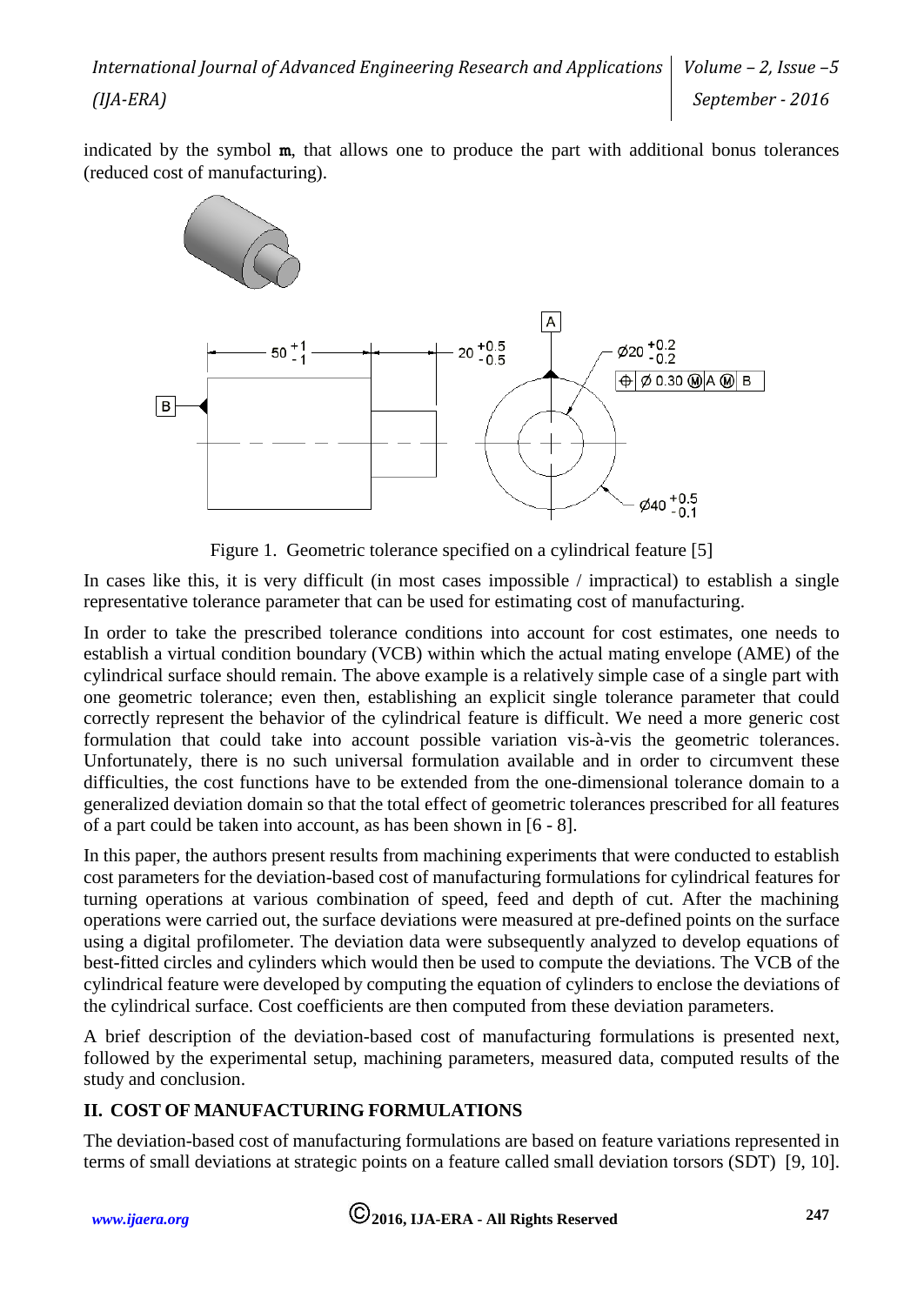These SDTs have six components (three linear, three rotational) corresponding to the six degrees of freedom (DOF) associated with a feature. Although these SDTs look like 6-component vectors, they are not true vectors as three of the components are linear and the other three are rotational and they follow a different transformation rule [9].

When the displacements are small, SDT could effectively represent the behavior of the feature. It has been established [11, 12] that geometric tolerances specified as per ASME Y14.5 could be mapped to these generic deviation parameters through a series of explicit and/or implicit mathematical relations. These mapping relations become a set of constraints that restrict the domain of the deviation parameters in the deviation space. Cost functions could then be defined in terms of these deviations. Details of procedure for establishment of these generic cost functions have been shown in [5]. The generic cost functions are of the following equation (1) form:

$$
C(d) = C_1(d1)^* C_2(d2)^* \dots C_6(d6)
$$
 (1)

Where  $d = (d1, d2, d3, d4, d5, d6) = (\theta x, \theta y, \theta z, \delta x, \delta y, \delta z)$  are the deviation parameters of the feature and C1, C2, etc are cost functions that depend on d1, d2, etc.

Depending on the nature/type of the feature, some of the six functions will be constants (invariants) and could be eliminated, for example, for some j, if the cost is invariant, we could use  $C(d) \equiv 1$ . This will correspond to the deviation parameters that are invariants of the feature. An example of such cost function for a planar-circular feature has been shown in [5].

#### *A. Cost Formulation for Cylindrical Features*

In this present work, the authors explore the cost-deviation formulations for a cylindrical feature that has been machined using turning operations. It has been established in earlier studies that mapping deviation parameters to GD&T specifications as per ASME Y14.5 for cylindrical features is complex and often it doesn't have a compact analytical solution [12]. However, for specific cases of tolerances, procedure to derive closed form tolerance zones could be established. In this case, a positional tolerance specified at MMC for the larger cylindrical feature (Fig. 2) is considered. After the features have been machined, measurements are carried out at three elevations as shown in Fig. 3. At each elevation, measurements are taken for the surface deviations at the specified 12 points (Fig. 3) uniformly distributed on the surface using a profilometer. Thus, each cylindrical sample will have 36 points on the three planes for establishing the VCB.



Figure 2. Cylindrical feature for turning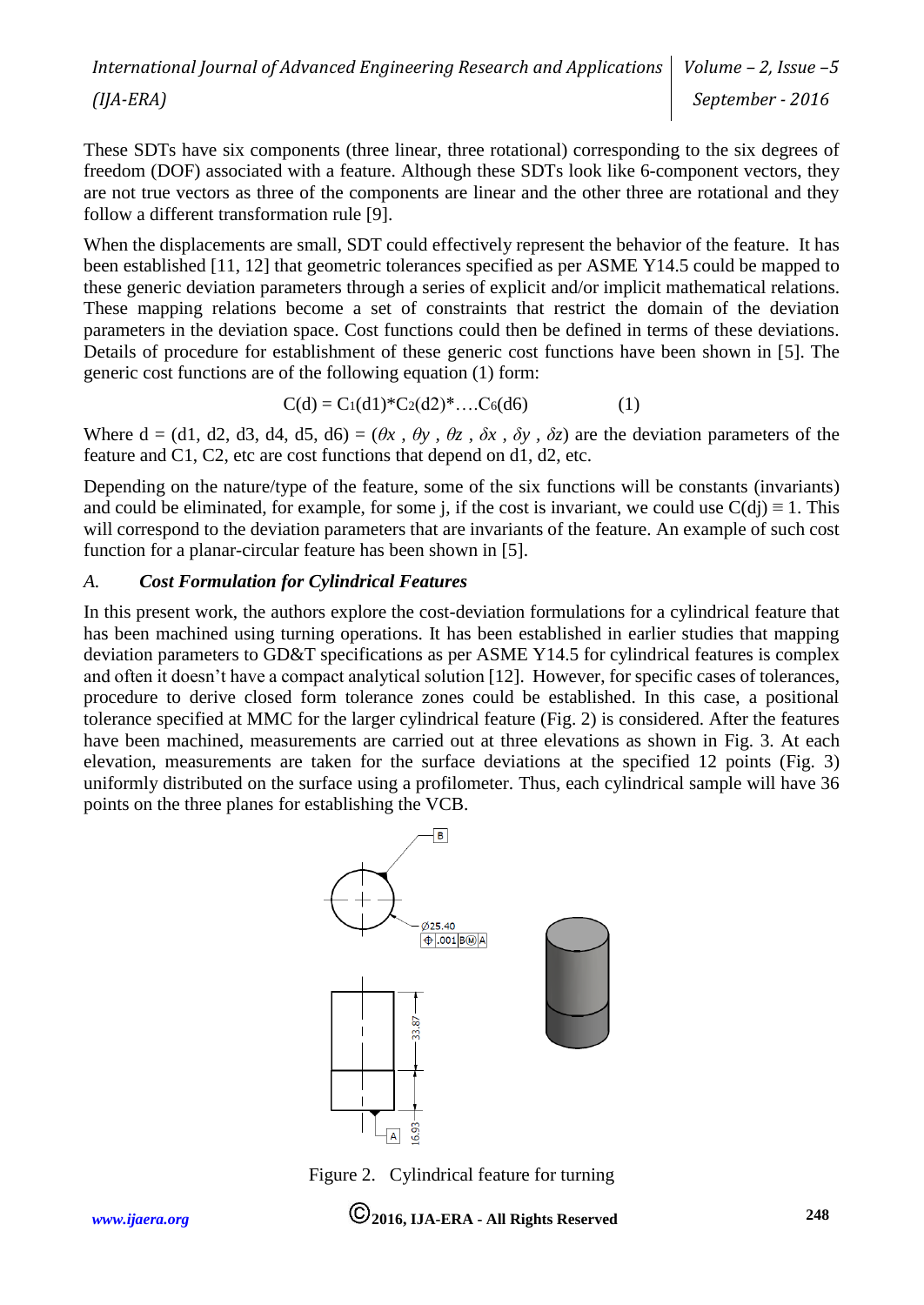The twelve data points on each circular section with the radial mean deviation  $\delta_{ri}$ , j=1 to 12, would give the coordinates of the deviated point as ( $(R+\delta_{ri})\cos\theta j$ ,  $(R+\delta_{ri})\sin\theta j$ ),  $\theta_i = 2\pi j/12$ 



Figure 3. Cylindrical surface deviation measurement points

Using these twelve points, a best fitted circle is then generated applying the minimization of SRSS error to find three parameters  $(d_{xi}, d_{yi}, r_i)$ , i=1 to 3, where  $d_{xi}$  are deviations of the center and r is the radius of the circle that represent the deformed shape of the cylindrical feature. Excel Solver add-in is used to perform the Non-linear constrained minimizations. In the next phase, the AME of the cylinder is established as a theoretical cylinder that tangentially encloses all the three circles derived above. These computations are performed using the algorithm detailed below:

Given three circles with parameters: center  $(a_i, b_i)$ , radius  $r_i$ , i=1,2,3

Find the circle with parameters: center (p, q), radius r of the circle  $(x-p)^2 + (y-q)^2 - r^2 = 0$  such that it encloses the 3 specified circles.

First consider the first two circles and calculate as below:

 $d = ((a_1-a_2)^2 + (b_1-b_2)^2)^{0.5}$  *'distance between the centers* 

*if d > 0 then 'the two circles are not concentric*

 $\theta = (r_2 - r_1 + d) / (2d)$  'parameter to locate point on the line connecting the centers  *'New circle has parameters: center (a', b'), radius r' calculated by*

 $a' = a_1 + \theta * (a_2-a_1)$ 

$$
b' = b_1 + \theta * (b_2 - b_1)
$$

$$
r' = (r_1 + r_2 + d)/2
$$

*else ' these two are concentric circles, take the larger circle*

$$
a' = a_1
$$
  
\n
$$
b' = b_1
$$
  
\n
$$
r' = max(r_1, r_2)
$$
  
\n
$$
end if
$$

Repeat the above process with the  $3<sup>rd</sup>$  circle and the new circle parameters  $(a, b', r')$  to get the final circle parameters as: center  $(\Delta_x = a' \Delta_y = b')$  and radius  $(R_0 + \Delta R) = r' \implies \Delta R = r' - R_0$ , where  $R_0$  is the nominal radius of the cylinder.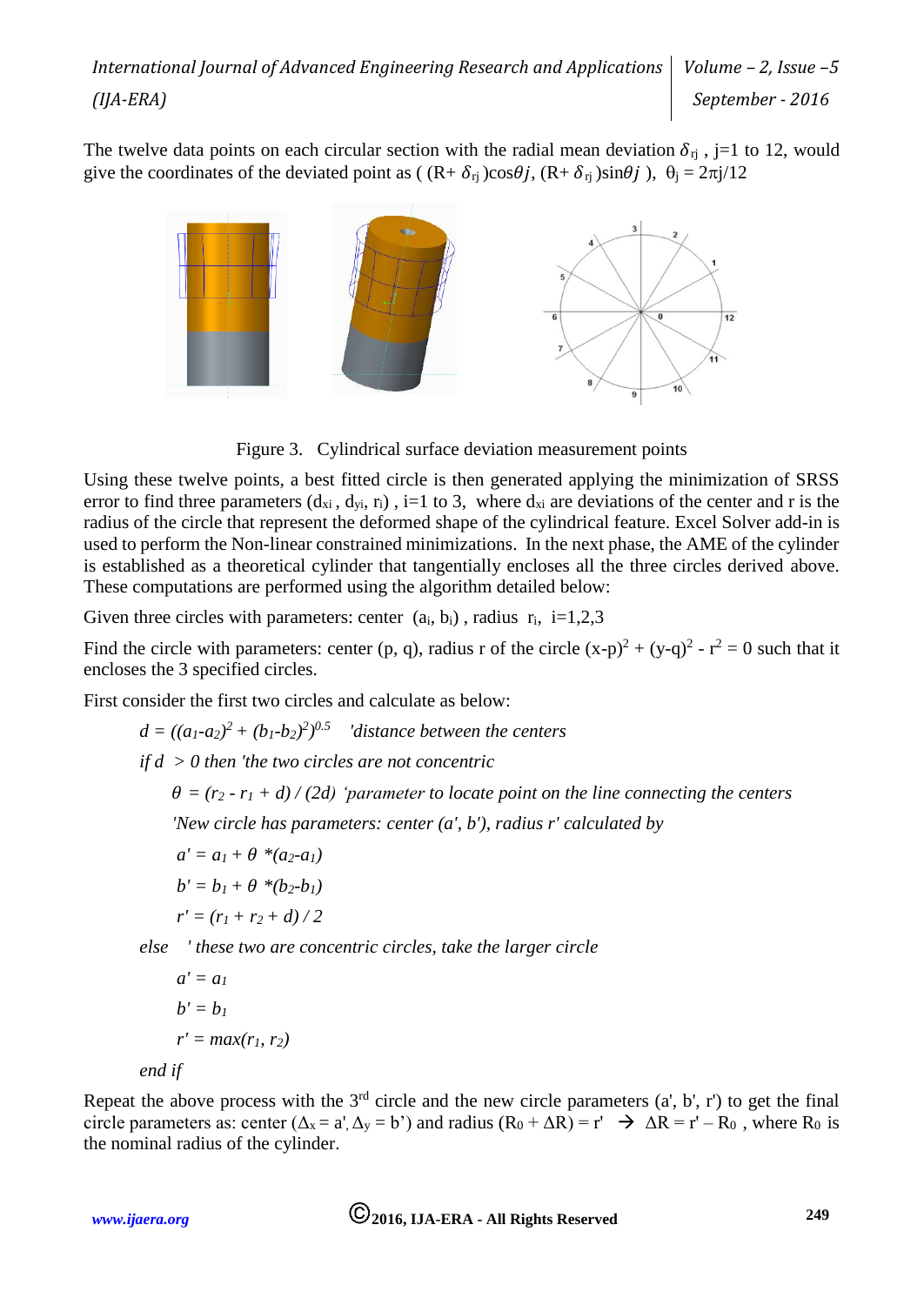Thus, the required deviation parameters of each of the cylindrical features are represented by  $(\Delta_{x}, \Delta_{y})$ . ΔR). These three deviation parameters, equation 2, represent the VCB of the cylindrical feature (Fig. 4) with positional tolerance as specified:

$$
VCB \equiv \{ (x - \Delta_x)^2 + (y - \Delta_y)^2 - (R_0 + \Delta R)^2 = 0, \forall z \vee (0, H) \}
$$
 (2)

 $H =$  height of the cylinder.



Figure 4. VCB of the Cylindrical Feature

The maximum deviation of the cylindrical feature is given by equation (3):

$$
\delta_{max} = \Delta R + \sqrt{\left(\Delta_x^2 + \Delta_y^2\right)}\tag{3}
$$

In order to establish the link between the cost of manufacturing and the deviation parameters, basic cost formulation for machining cylindrical features derived in our earlier work [8] is used. The cost function is given by the equation (4)

$$
C_{cylindrical} = \frac{2\pi RHK_p}{(\varepsilon_0 + \delta_{max})}
$$
(4)

Where  $K_p$  is the cost coefficient,  $\varepsilon_0$  is a small parameter used to eliminate singularity at zero deviation/tolerance.

The shape of this cost function is symmetric about the vertical (cylinder) axis. A plot of the above cost function with assumed coefficients are show in Fig. 5.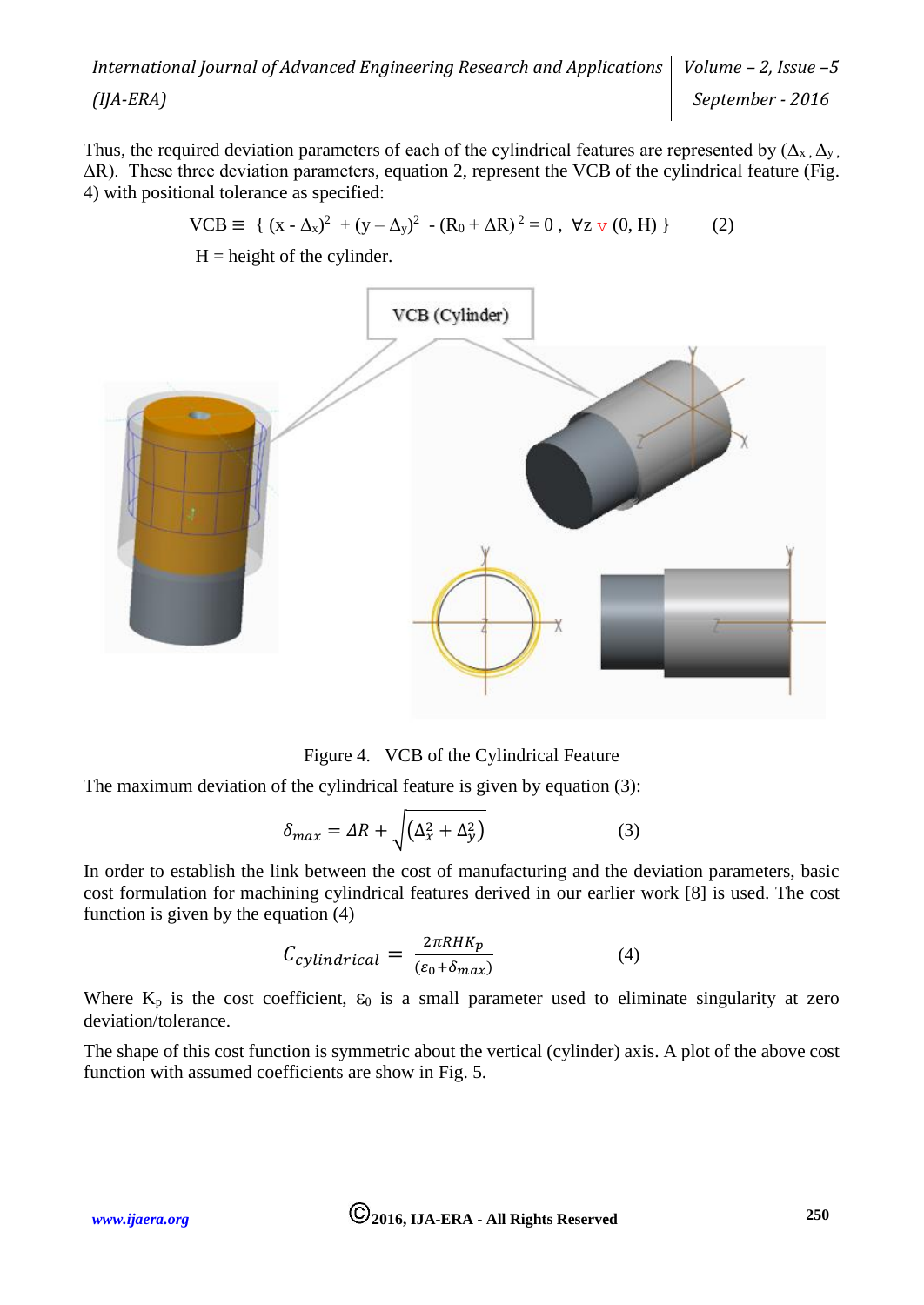

Deviations dx, dy



Cost of machining a perfect cylindrical shape with zero tolerance ( $\delta_x = \delta_y = \delta_r = 0$ ) will be impossible and so the cost function has a singularity at that point, however, for practical usage, the singularity is avoided by adding a small constant  $\varepsilon_0$  as shown in equation (4), making the cost at zerotolerance finite but as high as desired. The cost coefficients  $K_p$  is computed from equation (4) as given in equation (5) below:

$$
K_p = \frac{(\varepsilon_0 + \delta_{max})C_{cylindrical}}{(2\pi RH)}
$$
(5)

#### **III. MANUFACTURING SETUP AND PARAMETERS**

Plain carbon steel rod (material: SAE1018 with Brinell Hardness Number (BHN) in the range of 125- 175) of diameter one inch (25.4 mm) was used for the work samples and twenty-four (24) 2-inch (50.8 mm) length sample pieces were cut from the rod (Fig. 6).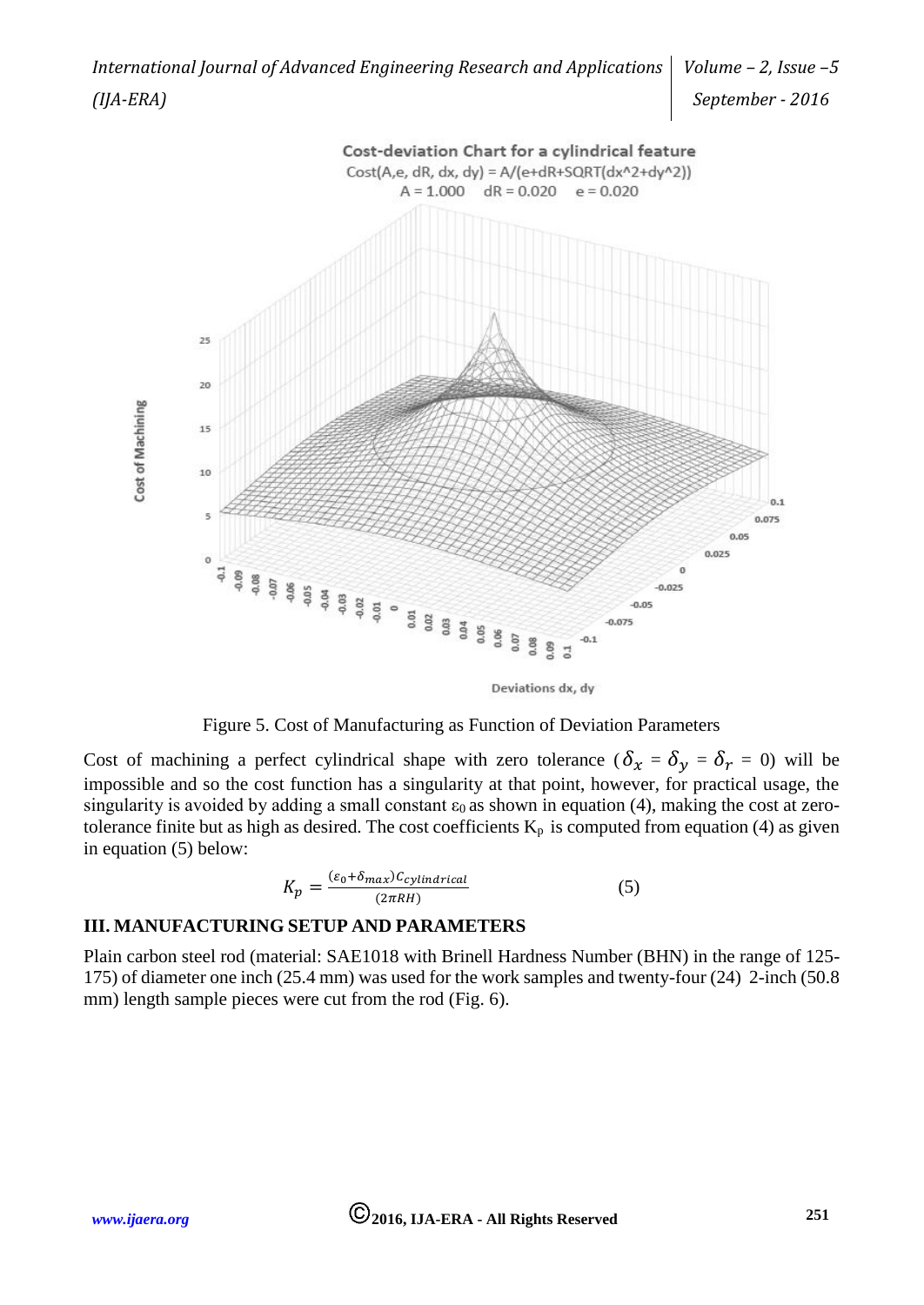



Figure 6. Sample Work Pieces

Harrison M 300 Lathe machine was used for the machining operations and Taylor/Hobson Precision made Surtonic25 was used for measuring the deviations of the machined surfaces. For the turning operations, Valentine PTFE uncoated carbide cutting tool was used and cutting speeds and feeds were selected from [13]. However, the optimum feed and speed were not always available on the Harrison lathe and in such cases the closest available speed and feed rates were used. Cutting parameters and actual observed cutting times are shown in Table 1.

After the parts were machined, the deviations of the circular feature of each part were measured at the 3 X 12 predefined positions (Fig. 3) using the Profilometer. The part was mounted on a graduated metal base and measurements were taken at each of the 12 angular positions.

|                | Feed     | <b>Speed</b> | Depth of | Op.Time |
|----------------|----------|--------------|----------|---------|
| Samp#          | (mm/rev) | (rpm)        | cut (mm) | (sec)   |
| -1             | 0.4572   | 800          | 0.254    | 19      |
| $\overline{2}$ | 0.4572   | 800          | 0.254    | 19      |
| $\overline{3}$ | 0.2286   | 800          | 0.508    | 17      |
| $\overline{4}$ | 0.2286   | 800          | 0.508    | 17      |
| 5              | 0.2286   | 1200         | 0.254    | 11      |
| 6              | 0.2286   | 1200         | 0.254    | 11      |
| $\overline{7}$ | 0.2286   | 1200         | 0.508    | 12      |
| 8              | 0.2286   | 1200         | 0.508    | 12      |
| 9              | 0.1016   | 1200         | 0.254    | 22      |
| 10             | 0.1016   | 1200         | 0.254    | 22      |

|  |  |  |  | Table 1. Machining Parameters |
|--|--|--|--|-------------------------------|
|--|--|--|--|-------------------------------|

*Table I: Continued…*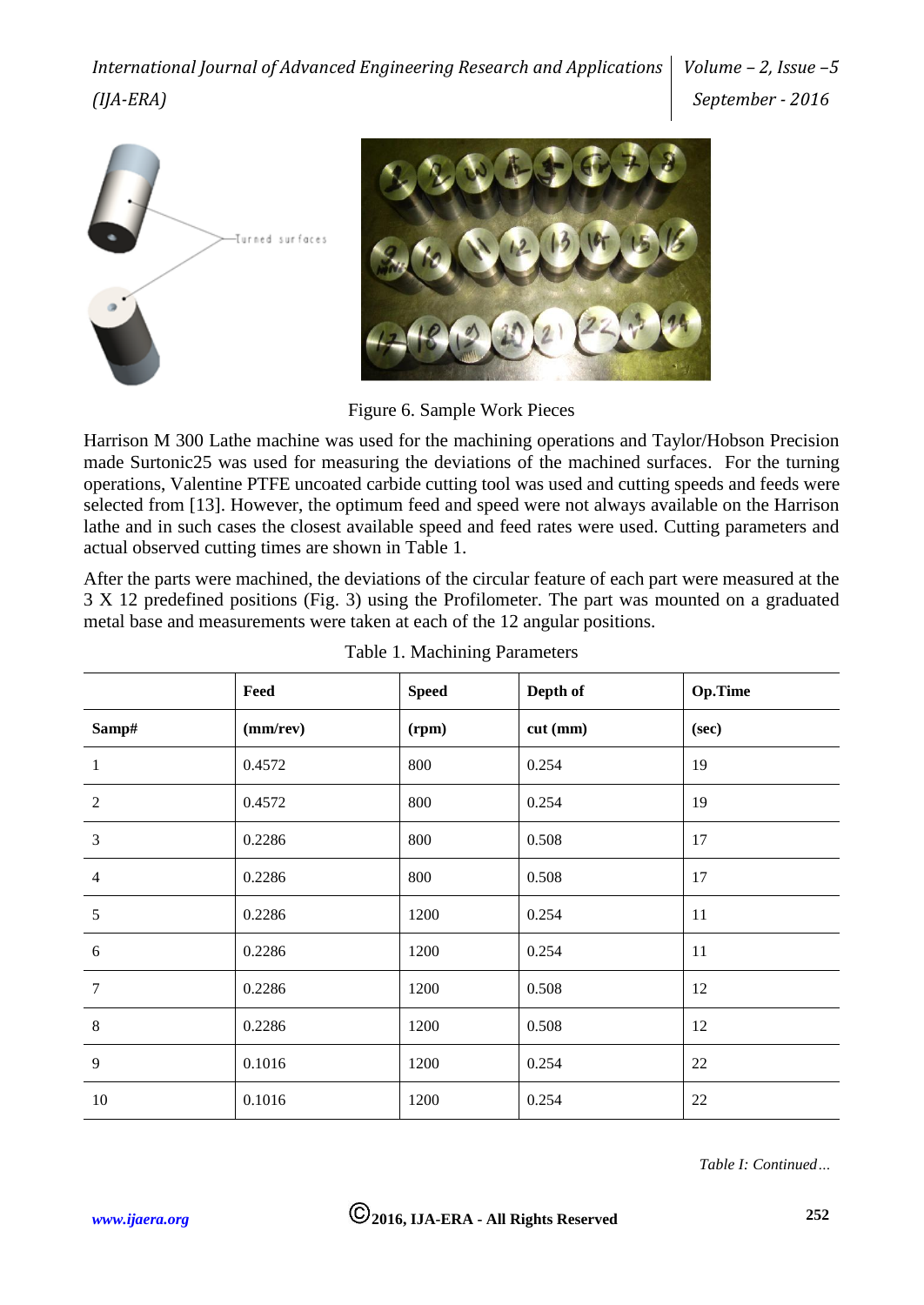| 11     | 0.1016  | 1200 | 0.508 | 22 |
|--------|---------|------|-------|----|
| 12     | 0.1016  | 1200 | 0.508 | 22 |
| 13     | 0.0508  | 1200 | 0.254 | 45 |
| 14     | 0.0508  | 1200 | 0.254 | 45 |
| 15     | 0.0508  | 1200 | 0.508 | 45 |
| 16     | 0.0508  | 1200 | 0.508 | 45 |
| 17     | 0.91694 | 1200 | 0.254 | 11 |
| 18     | 0.91694 | 1200 | 0.254 | 11 |
| 19     | 0.91694 | 1200 | 0.508 | 11 |
| $20\,$ | 0.91694 | 1200 | 0.508 | 11 |
| 21     | 0.91694 | 800  | 0.254 | 19 |
| 22     | 0.91694 | 800  | 0.508 | 19 |
| 23     | 0.91694 | 800  | 0.254 | 19 |
| $24\,$ | 0.91694 | 800  | 0.508 | 19 |

#### **IV. ANALYSIS OF DATA TO ESTABLISH THE COST COEFFICIENTS**

The measured surface deviations are shown in Appendix-1 and the procedure described above are used along with equations (3), (4), (5) to compute the deviations and cost coefficients. The computed values are shown in Table 2.

Table 2. Computed Deviation Parameters and Cost Coefficients

|                |                          | <b>Deviation parameters (mm)</b> | <b>VCB</b>     | <b>Cost Coeff</b> |                     |             |           |  |
|----------------|--------------------------|----------------------------------|----------------|-------------------|---------------------|-------------|-----------|--|
| <b>Sample</b>  | $\delta Y$<br>$\delta X$ |                                  | $R + \delta R$ | $\delta R$        | $\delta$ <i>Max</i> | $\phi$ (mm) | Kp        |  |
| 1              | $-3.733E-04$             | 4.016E-04                        | $1.270E + 01$  | 3.055E-03         | 3.603E-03           | 25.4061     | 1.689E-05 |  |
| 2              | 4.355E-04                | 6.309E-04                        | $1.270E + 01$  | 4.062E-03         | 4.828E-03           | 25.4081     | 2.263E-05 |  |
| 3              | 5.485E-06                | 2.654E-04                        | $1.270E + 01$  | 3.870E-03         | 4.136E-03           | 25.4077     | 1.734E-05 |  |
| $\overline{4}$ | 2.850E-04                | 1.945E-04                        | $1.270E + 01$  | $4.661E-03$       | 5.006E-03           | 25.4093     | 2.100E-05 |  |
| 5              | $-4.802E-06$             | $-7.696E - 0.5$                  | $1.270E + 01$  | 2.954E-03         | 3.031E-03           | 25.4059     | 8.225E-06 |  |
| 6              | 6.342E-05                | 1.236E-04                        | $1.270E + 01$  | 3.430E-03         | 3.569E-03           | 25.4069     | 9.685E-06 |  |
| 7              | $-3.804E - 05$           | $-1.650E-04$                     | $1.270E + 01$  | 2.934E-03         | 3.104E-03           | 25.4059     | 9.187E-06 |  |

*Table: II Continued…*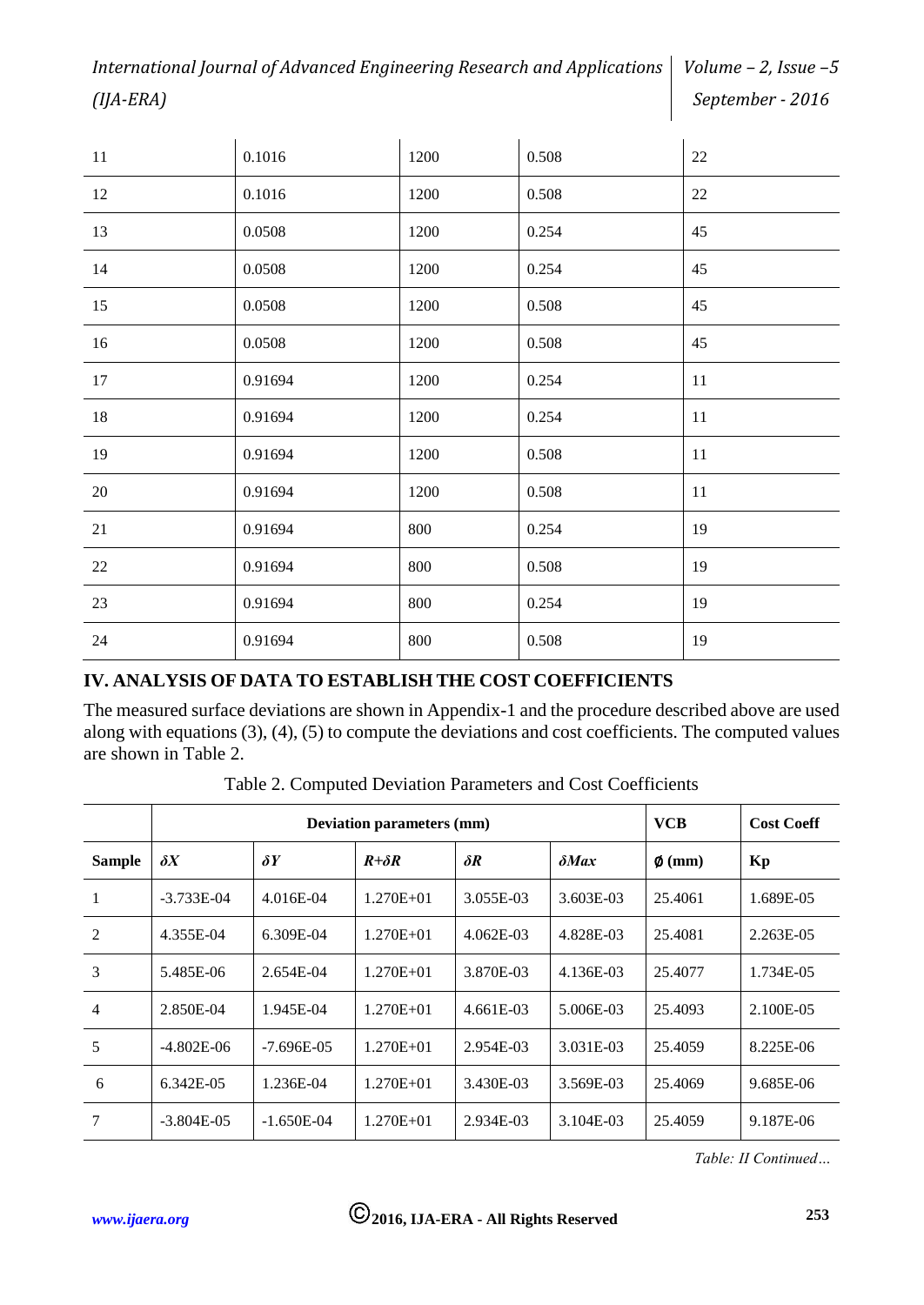| 8              | 8.158E-05               | $-2.681E-04$   | $1.270E + 01$ | 2.671E-03 | 2.951E-03 | 25.4053    | 8.735E-06 |
|----------------|-------------------------|----------------|---------------|-----------|-----------|------------|-----------|
| $\overline{9}$ | 3.004E-04               | 8.604E-05      | $1.270E + 01$ | 3.463E-03 | 3.775E-03 | 25.4069    | 2.049E-05 |
| 10             | $-2.109E-04$            | 7.852E-05      | 1.270E+01     | 3.183E-03 | 3.408E-03 | 25.4064    | 1.849E-05 |
| 11             | 5.133E-05               | $-3.665E-04$   | 1.270E+01     | 3.042E-03 | 3.412E-03 | 25.4061    | 1.852E-05 |
| 12             | $-3.270E-05$            | $-4.016E-04$   | $1.270E + 01$ | 2.942E-03 | 3.345E-03 | 25.4059    | 1.816E-05 |
| 13             | $-1.807E-04$            | $-1.259E-04$   | $1.270E + 01$ | 2.012E-03 | 2.233E-03 | 25.4040    | 2.478E-05 |
| 14             | 1.019E-04               | 2.792E-04      | $1.270E + 01$ | 1.615E-03 | 1.912E-03 | 25.4032    | 2.123E-05 |
| 15             | $-1.482E-04$            | $-9.980E - 05$ | $1.270E + 01$ | 1.531E-03 | 1.710E-03 | 25.4031    | 1.898E-05 |
| 16             | $-4.689E-04$            | $-1.042E-03$   | $1.270E + 01$ | 2.526E-03 | 3.669E-03 | 25.4051    | 4.072E-05 |
| 17             | $-1.119E-05$            | 3.040E-04      | $1.270E + 01$ | 2.044E-03 | 2.348E-03 | 25.4041    | 6.373E-06 |
| 18             | 8.334E-05               | $-4.173E-04$   | 1.270E+01     | 2.542E-03 | 2.967E-03 | 25.4051    | 8.052E-06 |
| 19             | $-1.101E-04$            | 2.379E-05      | $1.270E + 01$ | 3.373E-03 | 3.486E-03 | 25.4067    | 9.459E-06 |
| 20             | $-1.237E-04$            | 9.566E-06      | 1.270E+01     | 2.906E-03 | 3.030E-03 | 25.4058    | 8.223E-06 |
| 21             | 3.755E-04               | 2.013E-04      | $1.270E + 01$ | 3.360E-03 | 3.786E-03 | 25.4067    | 1.774E-05 |
| 22             | $-1.506E-04$            | 9.654E-05      | $1.271E + 01$ | 5.121E-03 | 5.300E-03 | 25.4102    | 2.484E-05 |
| 23             | $-9.754E-04$            | $-2.667E-04$   | $1.270E + 01$ | 3.582E-03 | 4.594E-03 | 25.4072    | 2.153E-05 |
| 24             | $-3.654E-05$            | 1.600E-04      | 1.270E+01     | 3.936E-03 | 4.100E-03 | 25.4079    | 1.922E-05 |
| Note.          | $\varepsilon$ 0 = 0.000 | $H=$           | 50.80 mm      | $R=$      | 12.7 mm   | $2\pi RH=$ | 4053.66   |

Multivariate regression analysis is used to find a fitted line, equation (6), for the cost coefficient:

 $K_p = a + b*feed + c*speed + d*depth of cut$  (6)

Where a =  $4.0833E-05$ , b =  $-1.0659E-05$ , c =  $-1.9555E-08$  and d =  $4.3927E-06$ 

The above equation (6) could be used for estimating cost of manufacturing for various combinations of cutting speed, feed, and depth of cut.

## **V. DISCUSSIONS AND CONCLUSION**

The computed deviation parameters and cost coefficients are consistent with the speed, feed and depth of cut combinations. For example, for the samples 13, 14 (speed=1200 rpm, feed  $= 0.0508$  mm/rev and depth of cut  $= 0.254$  mm) the deviation parameters are comparable and the cost coefficients 2.478E-05 and 2.123E-05 are within measurement error limits. These experiments, thus, could establish deviation-based cost of manufacturing functions that could be used to estimate cost of manufacturing parts with geometric tolerances prior to actual manufacturing operations for specific operations on specific machines and at various combinations of cutting parameters. However, these cost functions have somewhat limited applicability as they are specific for machines, operations and operating parameter ranges. Further experiments need to be carried out with wide range of cutting parameter so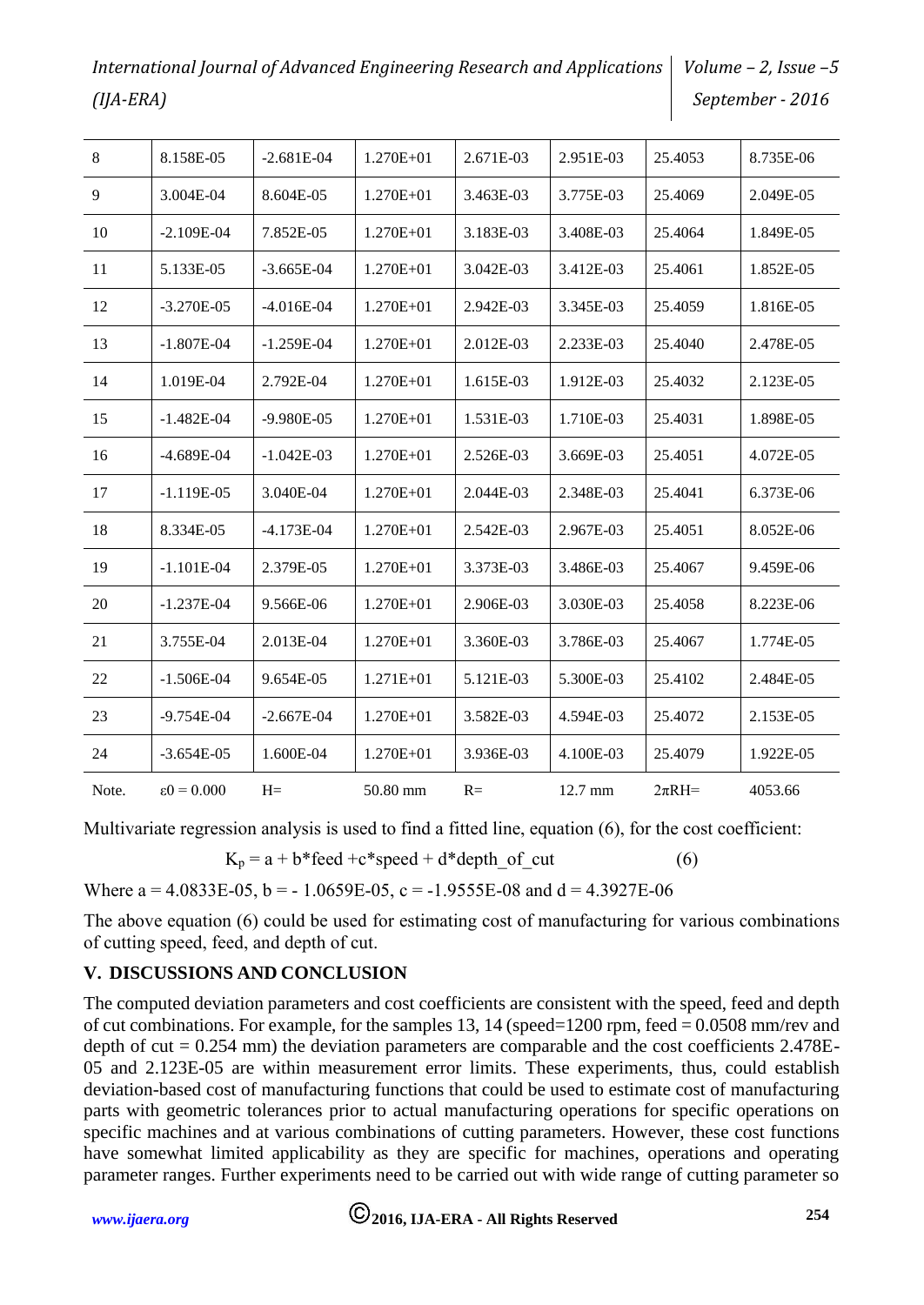that these cost functions could be used for estimating cost of machining at different machining conditions.

With this experimental studies, the deviation parameters and cost coefficients have been established for cylindrical features. The authors plan to carry out similar studies to generate cost coefficients for machining other features like conical surfaces. Also, different sets of experiments would be needed to establish parameters for machining operations like milling, drilling, etc.

Instead of using the prifilometer for measuring the surface deviations, an alternate approach for establishing the VCB could be to measure the surface deviations using a coordinate measuring machine (CMM) that could import the nominal shape of the work piece from a CAD model of the part and establish datums, VCB and AME by directly measuring the deviations of the machined surfaces/features.

#### **ACKNOWLEDGEMENT**

Part of this work was funded by the University of Northern Iowa Summer Research Fellowship Grant. Graduate student Mr. Parikshit Deshmukh helped in conducting the machining operations and surface measurements.

**Conflict of interest**: The authors declare that they have no conflict of interest.

**Ethical statement**: The authors declare that they have followed ethical responsibilities.

#### **REFERENCES**

- [1] Dong, Z., 1997 "Tolerance Synthesis by Manufacturing Cost Modeling and Design Optimization". Advanced Tolerancing Techniques. Edited by Hong-Chao Zhang, John Wiley & Sons, Inc. pp 233-260.
- [2] Chase, Greenwood, Loosli, Haugland, 1990. "Least Cost Tolerance Allocation for Mechanical Assemblies with Automated Process Selection". Manufacturing Review, V3, No1, pp 49-59
- [3] Roy, U. & Fang, Y., 1997 "Optimal Tolerance Re-allocation for the Generative Process Sequence". IIE Transactions, V29, pp 37-44.
- [4] ASME Y14.5, 2009 Dimensioning and Tolerancing, ASME Publications.
- [5] Pramanik, N., 2007. "Generalized model for cost of Manufacturing A deviation Based Formulation". International Journal of Modern Engineering, 8(1).
- [6] Pramanik, N., Roy, U., Sudarsan, R., Sriram R. D. & Lyons, K. W., 2005. "A Generic Deviation-based Approach for Synthesis of Tolerance". IEEE Transactions on Automation Science and Engineering (T-ASE), 2(4), 358-368.
- [7] Wang, H., Pramanik, N., Roy, U., Sudarsan, R., Sriram, R. D., & Lyons, K. W., 2006. "A Scheme for Mapping of Tolerance Specifications to Generalized Deviation Space for Use in Tolerance Synthesis and Analysis". IEEE Transactions on Automation Science and Engineering (T-ASE), 3(1), 81-91.
- [8] Pramanik, N., Roy, U., Sudarsan, R., Sriram, R. D. & Lyons, K. W., 2003. "Synthesis of Geometric Tolerances of a Gearbox Using a Deviation-Based Tolerance Synthesis Scheme". In Proceedings of DETC'03 ASME DETC and CIE Conference, ASME, Paper number DETC2003/CIE-48192.
- [9] Ballot, E., Bourdet, P., 2000. "A Mathematical Model of Geometric Errors in the case of Specification and 3D Control of Mechanical Parts". In Advanced Mathematical and Computational Tools in Metrology IV. World Scientific Publishing.
- [10] Clement, A., Riviere, A., Serre, P. & Valade, C., 1998. "The TTRSs: 13 Constraints for Dimensioning and Tolerancing". In Geometric Design Tolerancing: Theories, Standards and Applications. Hoda A. Elmaraghy (Editor), Chapman & Hall, p 122-131
- [11] Wang, H., Pramanik, N., Roy, U., Sudarsan, R., Sriram R. D. & Lyons, K. W., 2002 "A Scheme for Transformation of Tolerance Specification to Generalized Deviation Space for Use in Tolerance Synthesis and Analysis". In Proceedings of DETC2002 ASME Design Engineering Conference. Paper number DETC2002 / DAC-34146.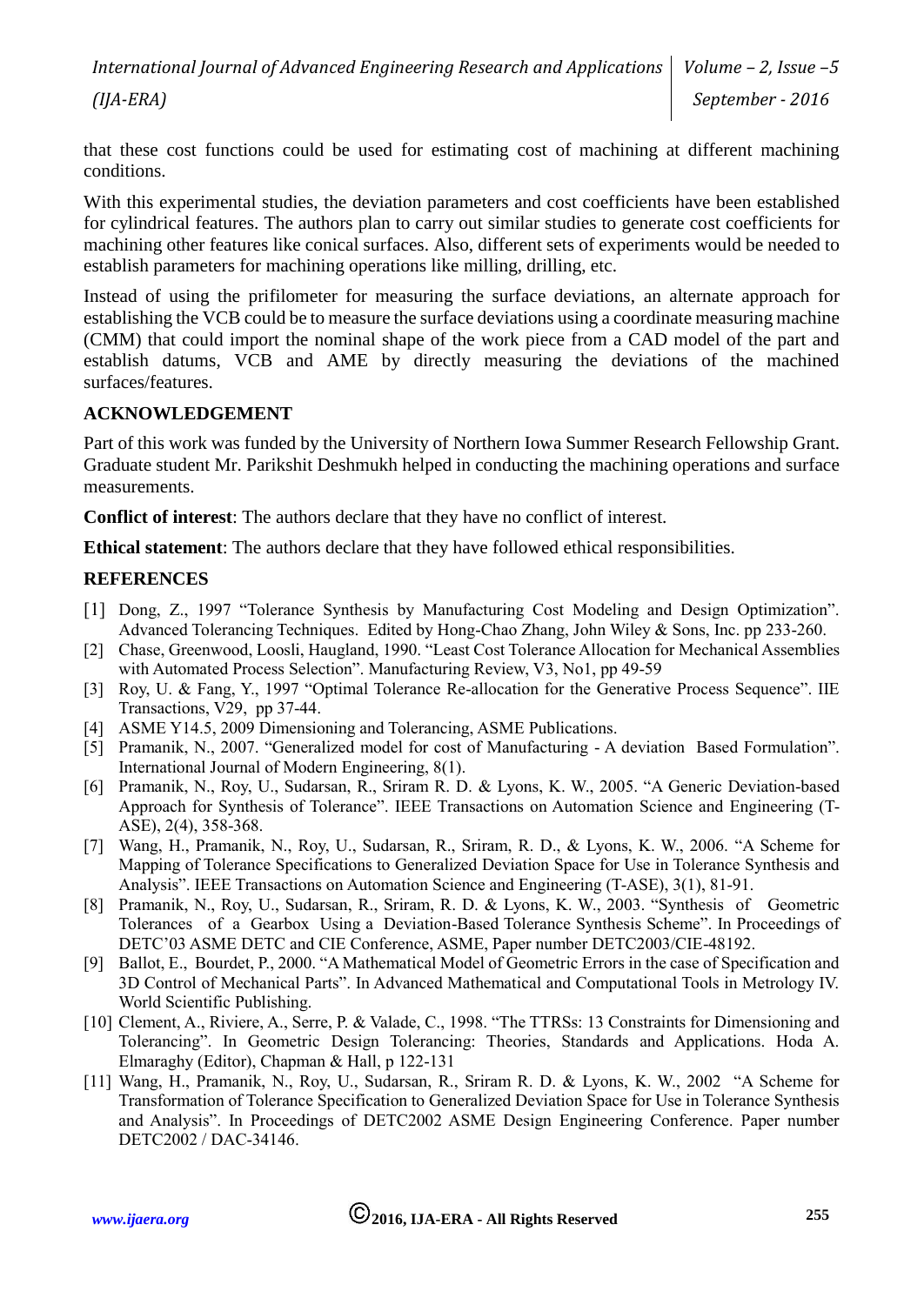- [12] Wang, H., Pramanik, N., Roy, U., Sudarsan, R., Sriram R. D. & Lyons, K. W., 2006. "A Scheme for Mapping of Tolerance Specifications to Generalized Deviation Space for Use in Tolerance Synthesis and Analysis". IEEE Transactions on Automation Science and Engineering (T-ASE), Vol. 3, Issue 1, pp 81-91.
- [13] Oberg, E., Jones, F.D., Horton, H.L., & Ryffell, H.H., 2000. Machinery's Handbook (26th Edition). New York: Industrial Press Inc.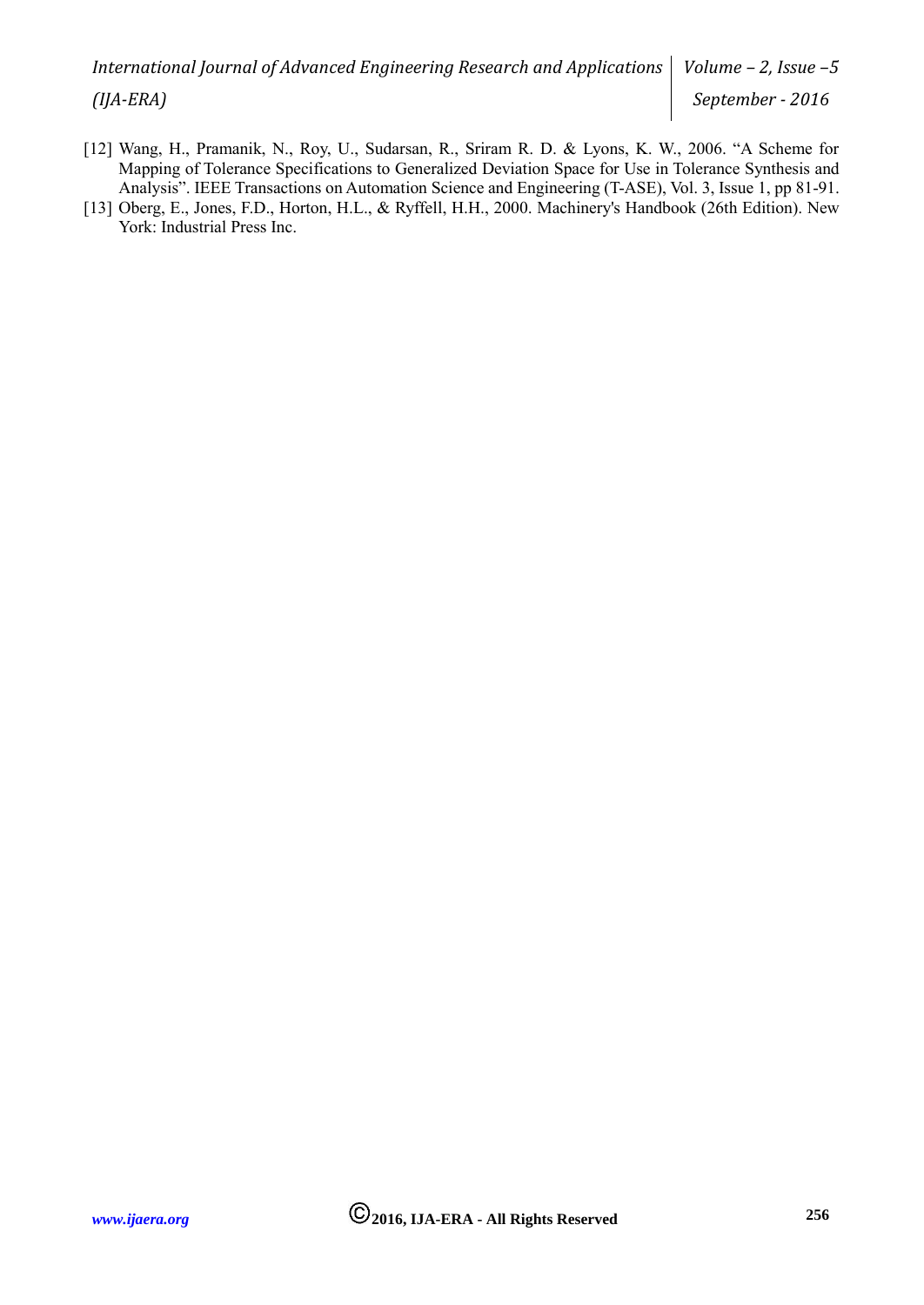| Sample#                 | Pos            | $\mathbf{1}$ | $\boldsymbol{2}$ | $\mathbf{3}$ | $\overline{\mathbf{4}}$ | 5    | 6    | $\overline{7}$ | $\bf8$ | $\boldsymbol{9}$ | 10   | 11   | 12   |
|-------------------------|----------------|--------------|------------------|--------------|-------------------------|------|------|----------------|--------|------------------|------|------|------|
| $\mathbf 1$             | $\mathbf{1}$   | 2.60         | 2.58             | 2.40         | 2.48                    | 2.20 | 2.06 | 2.22           | 2.28   | 2.36             | 2.08 | 2.68 | 2.52 |
|                         | 2              | 2.82         | 2.48             | 3.00         | 2.62                    | 3.08 | 2.36 | 2.22           | 2.28   | 2.56             | 2.64 | 2.32 | 2.46 |
|                         | $\mathfrak{Z}$ | 3.06         | 3.48             | 3.68         | 3.44                    | 3.60 | 3.40 | 3.24           | 3.18   | 2.76             | 2.94 | 2.86 | 2.92 |
| $\boldsymbol{2}$        | $\mathbf{1}$   | 4.86         | 4.62             | 4.64         | 5.00                    | 4.40 | 4.38 | 4.16           | 3.80   | 3.76             | 4.24 | 4.46 | 4.62 |
|                         | $\overline{c}$ | 2.86         | 3.36             | 3.86         | 3.30                    | 3.78 | 3.10 | 2.82           | 3.14   | 2.96             | 3.14 | 3.42 | 3.06 |
|                         | 3              | 3.34         | 3.36             | 3.62         | 3.60                    | 3.18 | 3.06 | 3.70           | 3.40   | 3.06             | 3.20 | 3.64 | 3.38 |
| 3                       | $\mathbf{1}$   | 3.56         | 3.96             | 3.96         | 3.78                    | 3.84 | 3.88 | 3.68           | 3.60   | 3.64             | 3.88 | 3.32 | 3.44 |
|                         | $\overline{c}$ | 4.18         | 4.24             | 4.26         | 4.48                    | 3.94 | 4.06 | 3.94           | 4.22   | 3.76             | 4.10 | 3.90 | 3.70 |
|                         | 3              | 3.52         | 3.58             | 3.06         | 3.50                    | 3.32 | 3.44 | 3.06           | 3.16   | 3.32             | 3.50 | 4.12 | 3.80 |
| $\overline{\mathbf{4}}$ | $\mathbf{1}$   | 3.80         | 3.98             | 4.30         | 3.66                    | 3.78 | 4.16 | 3.96           | 3.86   | 4.10             | 4.60 | 4.16 | 4.34 |
|                         | $\overline{c}$ | 4.60         | 4.54             | 4.56         | 4.24                    | 4.48 | 4.22 | 4.24           | 4.24   | 4.16             | 4.04 | 3.76 | 4.24 |
|                         | 3              | 5.26         | 4.90             | 5.12         | 4.40                    | 4.56 | 4.48 | 4.50           | 4.24   | 4.84             | 4.48 | 4.40 | 5.02 |
| $\sqrt{5}$              | $\mathbf{1}$   | 2.62         | 3.00             | 2.64         | 2.66                    | 2.60 | 2.98 | 2.88           | 2.86   | 3.10             | 2.92 | 2.94 | 3.04 |
|                         | $\sqrt{2}$     | 2.44         | 2.78             | 2.76         | 2.78                    | 2.78 | 2.56 | 2.56           | 2.60   | 2.94             | 2.80 | 2.80 | 2.72 |
|                         | 3              | 2.82         | 2.76             | 2.84         | 2.78                    | 3.10 | 2.88 | 2.54           | 3.04   | 2.74             | 2.74 | 2.60 | 2.52 |
| $\boldsymbol{6}$        | 1              | 3.62         | 3.46             | 3.56         | 3.56                    | 3.44 | 3.48 | 3.42           | 3.20   | 3.34             | 3.32 | 3.30 | 3.44 |
|                         | 2              | 3.22         | 3.08             | 3.18         | 3.14                    | 3.20 | 3.32 | 2.88           | 3.06   | 3.08             | 3.22 | 2.92 | 3.10 |
|                         | 3              | 3.16         | 3.24             | 3.28         | 3.36                    | 3.38 | 3.32 | 3.14           | 3.04   | 3.44             | 3.28 | 3.46 | 3.58 |
| $\overline{7}$          | 1              | 2.28         | 2.46             | 2.50         | 2.84                    | 3.16 | 3.16 | 2.64           | 2.18   | 2.54             | 2.88 | 2.80 | 2.58 |
|                         | $\overline{2}$ | 2.78         | 2.72             | 2.92         | 2.72                    | 2.88 | 2.86 | 2.84           | 2.82   | 2.84             | 3.00 | 2.84 | 2.38 |
|                         | 3              | 2.64         | 2.52             | 2.36         | 2.52                    | 2.64 | 2.88 | 2.66           | 3.34   | 3.20             | 2.72 | 2.82 | 3.04 |
| ${\bf 8}$               | $\mathbf{1}$   | 2.94         | 3.06             | 2.84         | 2.82                    | 2.96 | 2.68 | 3.16           | 2.74   | 2.78             | 3.22 | 3.16 | 2.90 |
|                         | $\overline{2}$ | 2.88         | 2.68             | 2.40         | 2.66                    | 2.46 | 2.66 | 2.92           | 2.58   | 2.52             | 2.48 | 2.64 | 2.76 |
|                         | 3              | 2.94         | 2.24             | 2.32         | 2.40                    | 2.26 | 2.20 | 2.24           | 2.14   | 2.70             | 2.56 | 2.56 | 2.42 |
| $\boldsymbol{9}$        | $\mathbf{1}$   | 2.96         | 2.86             | 3.18         | 3.06                    | 3.28 | 3.10 | 3.06           | 3.26   | 3.04             | 3.14 | 3.52 | 3.06 |
|                         | $\overline{c}$ | 4.02         | 3.54             | 3.82         | 3.40                    | 3.30 | 3.12 | 3.26           | 3.34   | 3.54             | 3.62 | 3.62 | 3.50 |

# **Appendix – 1: Measured Cylindrical Surface Deviation Data Measured Surface Deviations (µm)**

*Appendix: I Continued…*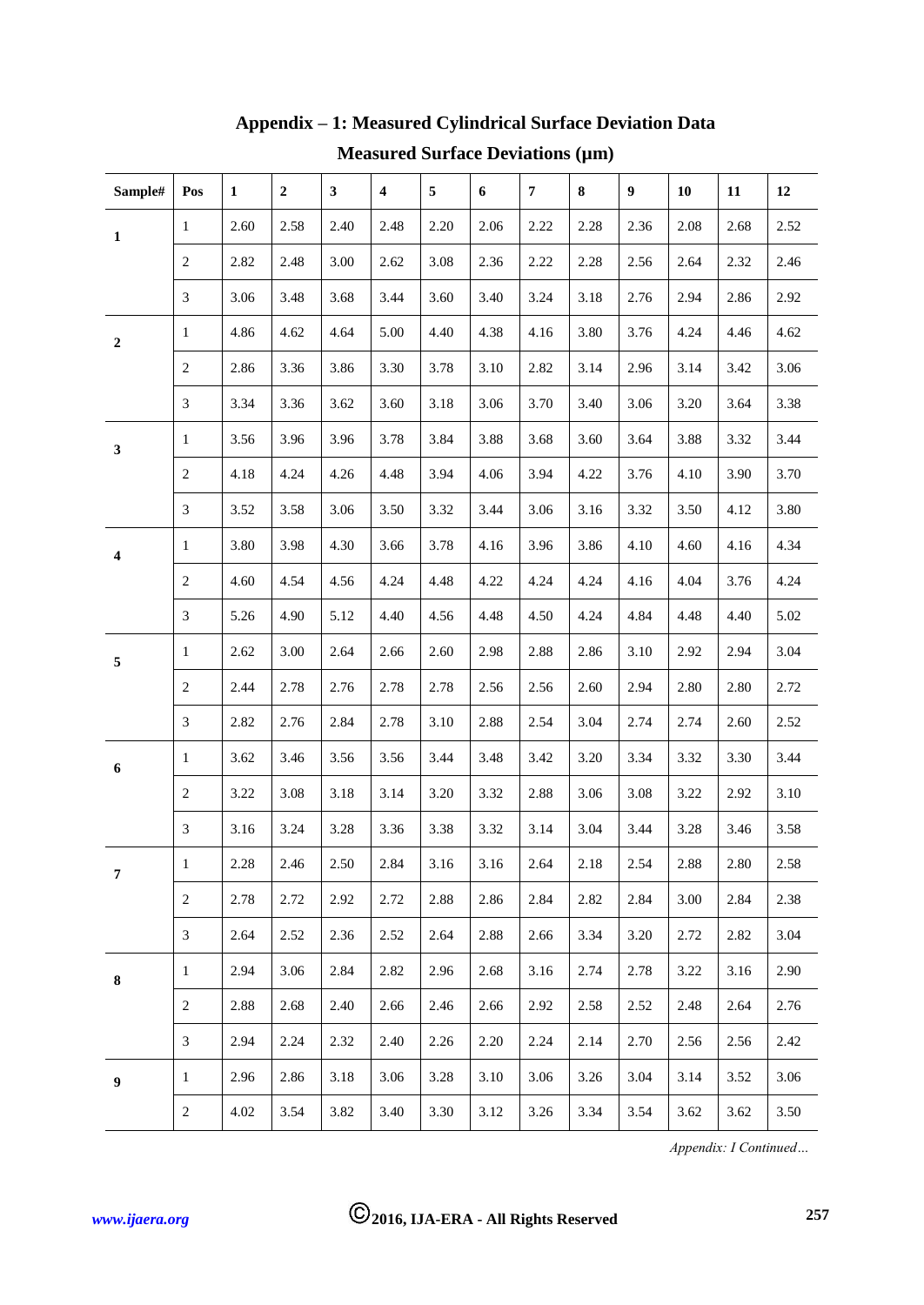|            | $\mathfrak{Z}$   | 3.16 | 3.10 | 3.20 | 3.10 | 3.06 | 3.42 | 3.02     | 3.12 | 3.04 | 3.14 | 3.32 | 2.98 |
|------------|------------------|------|------|------|------|------|------|----------|------|------|------|------|------|
| ${\bf 10}$ | 1                | 2.74 | 2.78 | 2.82 | 2.72 | 2.80 | 2.68 | 2.80     | 2.56 | 2.84 | 2.86 | 3.08 | 3.14 |
|            | $\overline{c}$   | 2.16 | 2.16 | 2.30 | 2.30 | 2.12 | 2.04 | 2.48     | 2.32 | 2.38 | 2.14 | 2.26 | 2.22 |
|            | 3                | 3.28 | 3.32 | 3.38 | 3.78 | 3.20 | 3.40 | 3.30     | 3.08 | 3.46 | 3.40 | 3.46 | 2.96 |
| 11         | 1                | 2.96 | 2.58 | 2.52 | 2.42 | 2.54 | 2.60 | 2.60     | 2.58 | 2.52 | 2.56 | 2.56 | 2.62 |
|            | $\sqrt{2}$       | 2.96 | 2.86 | 3.06 | 2.58 | 2.70 | 2.92 | 2.82     | 2.84 | 2.74 | 3.04 | 3.04 | 2.96 |
|            | 3                | 2.90 | 2.88 | 2.88 | 3.12 | 3.00 | 2.90 | 2.92     | 3.32 | 3.60 | 3.48 | 3.44 | 3.20 |
| 12         | $\mathbf{1}$     | 2.44 | 2.52 | 2.44 | 2.52 | 2.42 | 2.86 | 2.34     | 2.18 | 2.38 | 2.44 | 2.42 | 2.36 |
|            | $\boldsymbol{2}$ | 2.40 | 2.38 | 2.16 | 2.26 | 2.44 | 2.32 | $2.20\,$ | 2.14 | 2.40 | 2.68 | 2.34 | 2.52 |
|            | 3                | 3.40 | 3.42 | 3.16 | 3.24 | 3.18 | 3.44 | 3.30     | 3.64 | 3.30 | 3.10 | 3.34 | 3.16 |
| 13         | $\mathbf{1}$     | 1.68 | 1.36 | 1.40 | 1.48 | 1.34 | 1.34 | 1.48     | 1.44 | 1.30 | 1.56 | 1.56 | 1.20 |
|            | $\sqrt{2}$       | 1.80 | 1.82 | 1.74 | 1.74 | 1.70 | 1.72 | 1.68     | 1.74 | 1.74 | 1.80 | 1.78 | 1.76 |
|            | $\mathfrak{Z}$   | 2.80 | 1.92 | 2.20 | 1.96 | 2.12 | 2.08 | 2.82     | 2.08 | 2.36 | 1.96 | 1.92 | 2.02 |
| 14         | 1                | 1.88 | 1.78 | 2.00 | 1.92 | 1.88 | 1.86 | 1.72     | 1.64 | 1.86 | 1.84 | 1.78 | 1.88 |
|            | $\sqrt{2}$       | 1.16 | 1.18 | 1.14 | 1.10 | 1.34 | 1.28 | 1.36     | 1.34 | 1.40 | 1.14 | 1.24 | 1.20 |
|            | 3                | 1.38 | 1.46 | 1.50 | 1.42 | 1.32 | 1.40 | 1.40     | 1.26 | 1.32 | 1.40 | 1.28 | 1.28 |
| 15         | $\mathbf{1}$     | 1.62 | 1.52 | 1.68 | 1.58 | 1.76 | 1.70 | 1.66     | 1.70 | 1.72 | 1.66 | 1.54 | 1.54 |
|            | 2                | 1.44 | 1.42 | 1.44 | 1.42 | 1.36 | 1.34 | 1.38     | 1.26 | 1.32 | 1.32 | 1.32 | 1.30 |
|            | 3                | 1.38 | 1.40 | 1.32 | 1.32 | 1.36 | 1.28 | 1.34     | 1.30 | 1.34 | 1.42 | 1.18 | 1.40 |
| 16         | 1                | 3.44 | 3.50 | 3.64 | 3.58 | 3.42 | 3.90 | 3.76     | 3.64 | 3.44 | 3.58 | 3.82 | 3.66 |
|            | $\sqrt{2}$       | 2.60 | 2.48 | 2.46 | 2.50 | 2.40 | 2.34 | 2.34     | 2.26 | 2.22 | 2.28 | 2.28 | 2.46 |
|            | 3                | 1.36 | 1.44 | 1.30 | 1.34 | 1.44 | 1.36 | 1.30     | 1.26 | 1.22 | 1.38 | 1.34 | 1.34 |
| $17\,$     | 1                | 1.72 | 2.40 | 3.38 | 1.80 | 1.98 | 1.98 | 1.88     | 1.70 | 1.88 | 1.94 | 2.06 | 1.72 |
|            | $\overline{c}$   | 1.58 | 1.40 | 1.64 | 1.70 | 1.58 | 1.44 | 1.60     | 1.56 | 1.64 | 1.70 | 1.72 | 1.56 |
|            | $\mathfrak{Z}$   | 1.58 | 1.72 | 1.82 | 1.72 | 1.76 | 1.66 | 1.84     | 1.82 | 1.78 | 1.72 | 1.62 | 1.66 |
| 18         | $\mathbf{1}$     | 1.86 | 2.42 | 2.04 | 2.14 | 2.06 | 2.10 | 2.08     | 2.18 | 2.28 | 2.04 | 1.70 | 1.86 |
|            | $\sqrt{2}$       | 1.60 | 1.58 | 1.76 | 1.70 | 1.70 | 1.78 | 1.96     | 1.70 | 1.98 | 1.62 | 1.66 | 1.52 |
|            | 3                | 2.76 | 2.60 | 2.88 | 2.64 | 2.84 | 2.80 | 2.86     | 2.96 | 3.22 | 2.84 | 2.80 | 2.84 |
| 19         | $\mathbf{1}$     | 3.08 | 3.46 | 3.30 | 3.32 | 3.56 | 3.52 | 3.44     | 3.34 | 3.22 | 3.46 | 3.36 | 3.20 |

*Appendix: I Continued…*